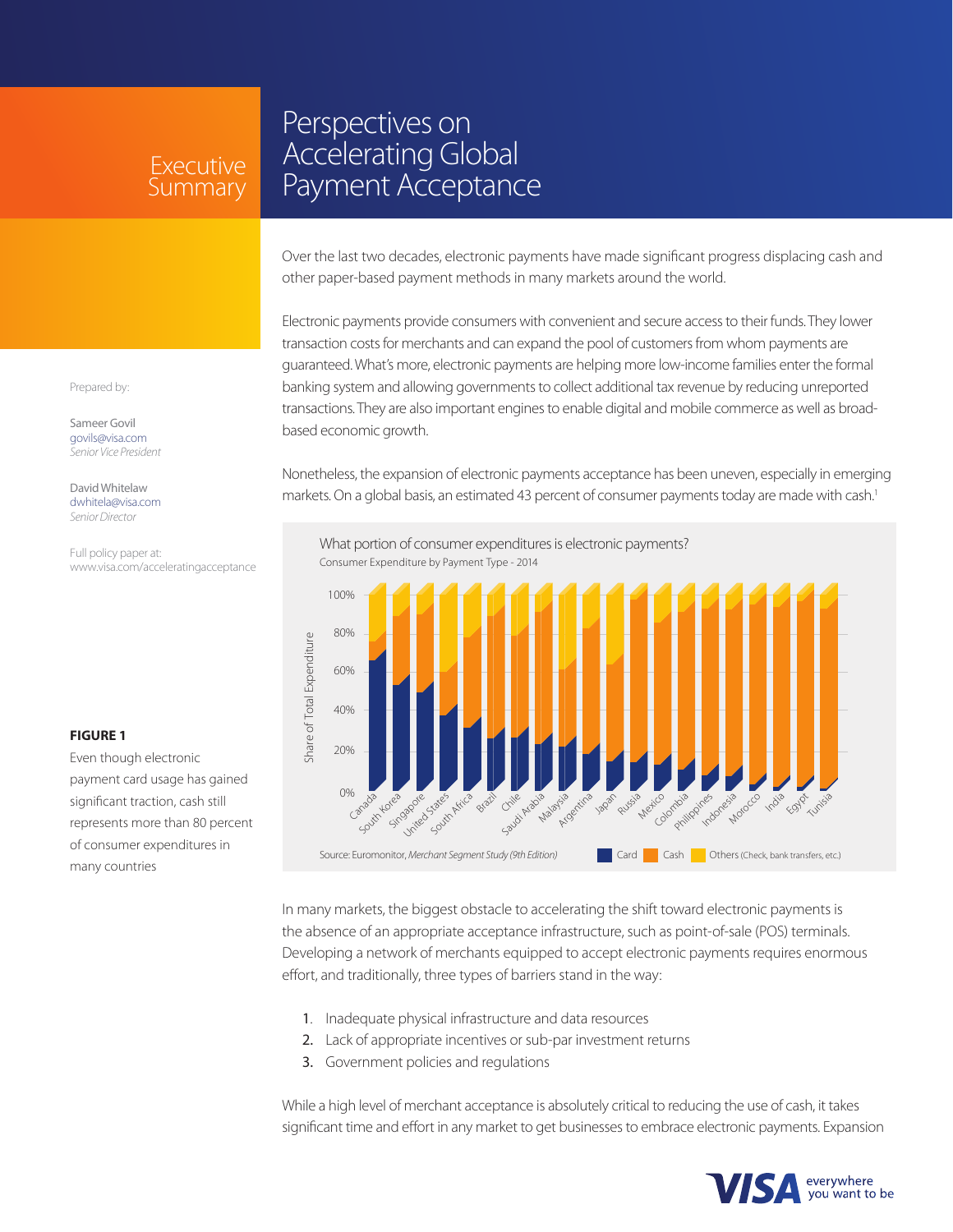of acceptance typically follows a specific pattern in the market: it begins in the travel sector favored by international cardholders, moves to large-ticket purchases, and finally penetrates everyday-spend categories and beyond, largely driven by debit cards. This sets up a virtuous cycle wherein additional acceptance drives greater card usage, which further incents investment in acceptance. So, what can be done to accelerate the development of acceptance infrastructure around the globe?

New technologies and new business models offer the potential to speed up, if not leapfrog, the traditional patterns of acceptance growth. Smart policy levers can also help – whether led by government, the private sector, or a public-private partnership. However, the effectiveness of any of these options depends upon a country's readiness to accept electronic payments. Countries typically fit into one of four categories described in the framework below:

#### **FIGURE 2**

Framework for Understanding the "Payments Readiness" of a Market

|                          | <b>LOW</b>                                                                                            | <b>Acceptance Penetration</b>                           |  |
|--------------------------|-------------------------------------------------------------------------------------------------------|---------------------------------------------------------|--|
|                          | <b>Transition</b><br>(Limited Acceptance)<br>• Electronic payments not yet<br>used for everyday spend | Electronic<br>• Electronic payments are "top of wallet" |  |
| Consumer Adoption<br>LOW | Cash-centric                                                                                          | <b>Transition</b><br>(Limited Consumer Adoption)        |  |
|                          | • Heavily dependent upon<br>cash payments                                                             | • Consumers resistant to<br>electronic payments         |  |

With this framework, Visa assessed various policy levers to help clarify which ones may be best suited for certain markets. Each lever is reviewed in the next section and summarized in a table at the end of the document.



### A. Regulatory & Market Support

1. Merchant Incentives: Governments may provide incentives or subsidies for POS terminals, or tax reductions such as value-added tax (VAT) credits for transactions using electronic means of payment. Merchant incentive programs tend to be successful in Cash-centric or Transition (Limited Acceptance) markets that have limited payment infrastructure but possess a card base of sufficient scale.

2. Regulation of Market Economics: Governments may directly regulate the market-established acceptance costs paid by merchants or acquirers. Such approaches usually involve capping or regulating the Merchant Discount Rate (MDR)<sup>2</sup> that merchants pay to acquirers or the Interchange Reimbursement Fee (IRF) that acquirers pay to issuers. These types of regulations are usually instituted for specific and unique domestic purposes, typically in established markets. To the contrary, fee caps can have significant unintended consequences by stifling innovation and reducing investment outlays, which may hamper overall growth.

3. Consumer Incentives: Governments may provide incentives for consumers, such as VAT rebates or income tax deductions based upon usage of electronic payments. Typically, consumer incentives work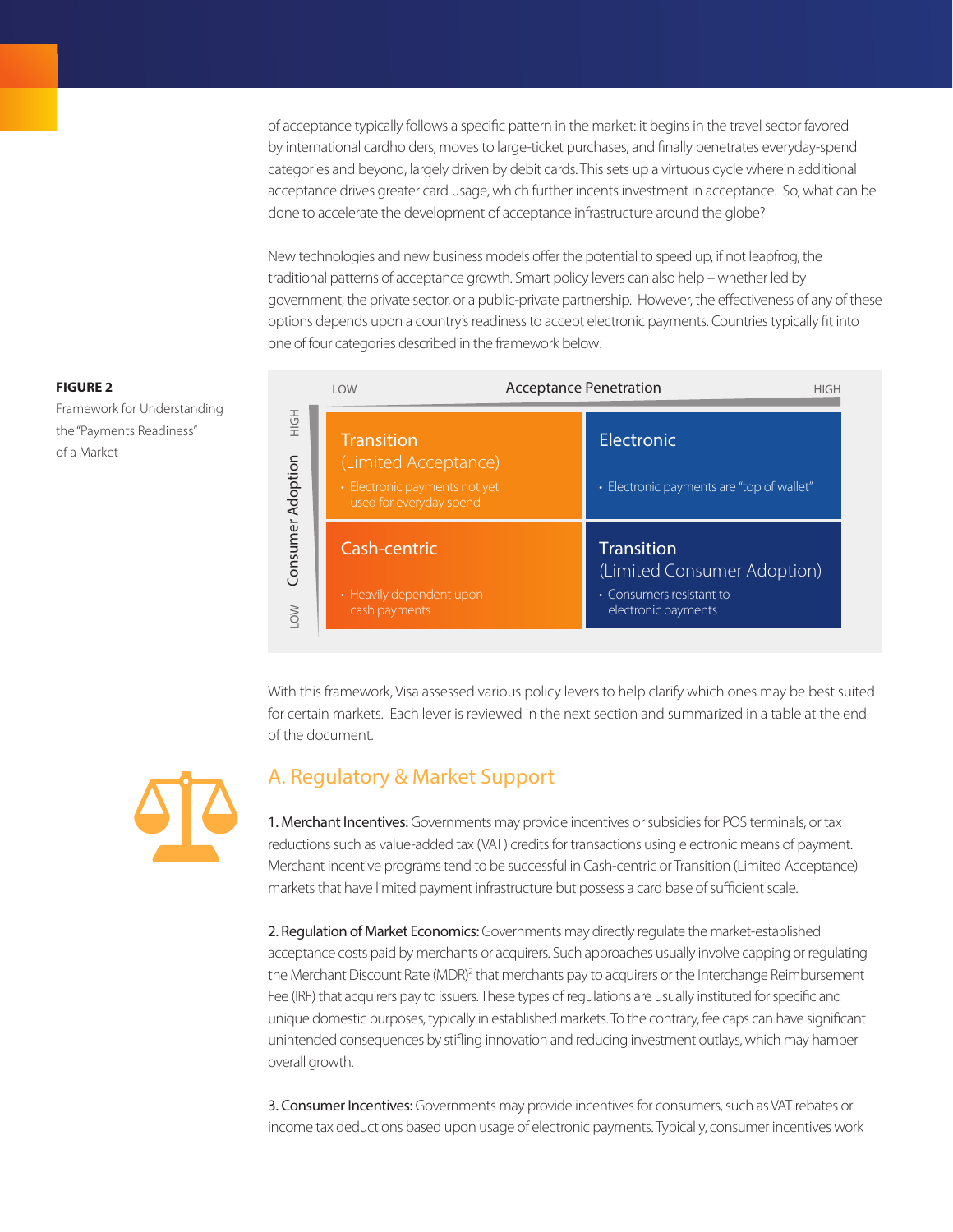best for countries in the early stages of electronic payments evolution (Cash-centric markets) to spur everyday usage, but they have been successful in all market types.

4. Disincentives for Cash: Governments may impose taxes or bans on cash withdrawals or deposits above a certain amount to make cash more expensive to the consumer or merchant. The effectiveness of these limits has been questioned, since they can actually serve as an incentive to keep cash outside the banking system in order to avoid triggering the limits. In general, this type of policy may work best in markets where a significant shadow economy underpins merchants' preference for cash.

5. Government Adoption of Electronic Payments: Governments may lead by example by disbursing social welfare and other funds electronically, enabling government agencies to accept electronic payments, and promoting the use of products such as purchasing cards by government employees. These programs have the highest incremental impact in markets where payment cards have reached scale but merchant acceptance and consumer electronic payment volume lag behind, namely Cashcentric and Transition (Limited Acceptance) markets.



### B. Increased Private Investment Opportunities

1. Issuer-funded Investments for Acceptance: These programs, commonly known as Acceptance Development Funds, require that card issuers contribute funds to projects and infrastructure that directly support payment acceptance. Examples include direct terminal subsidies and support to develop new technologies and market education. These funds have found success primarily in Transition (Limited Acceptance) and Electronic markets.

2. Specific Merchant Segment Initiatives: Payment networks may employ targeted initiatives, such as adjustments to interchange fees that lower the cost of accepting payments in specific market segments. Once acceptance and usage is clearly established in the segment, fees can be readjusted to restore economic balance across the network. This lever is most successful in markets where gaps in acceptance exist despite sufficient scale in card issuance.



### C. New Technologies & Channels

1. New Platforms for Payment and Acceptance: New channels and modes of access, such as mobile payments and the provisioning of "card-on-file" accounts, are providing consumers with easier ways to pay. For merchants, new technologies, such as wireless networks and mobile POS devices, are disrupting the traditional POS terminal. The growth of payment facilitator networks and new commercial models are enabling small business acceptance of electronic payments. This lever is relevant to all market categories, since technological advancements can enable the leap-frogging of existing legacy infrastructure barriers to accelerate merchant acceptance.

2. Enhancing and Securing the Customer Experience: New technologies are removing friction from payments, and new business models are changing how consumers and merchants interact. These developments are being supported by enhancements in risk management and security such as EMV chip, Near Field Communication, tokenization, biometric authentication and geolocation, which are critical to protecting consumer information and easing consumer concern about security. This lever focusing on "responsible innovation" is critical for all market categories.